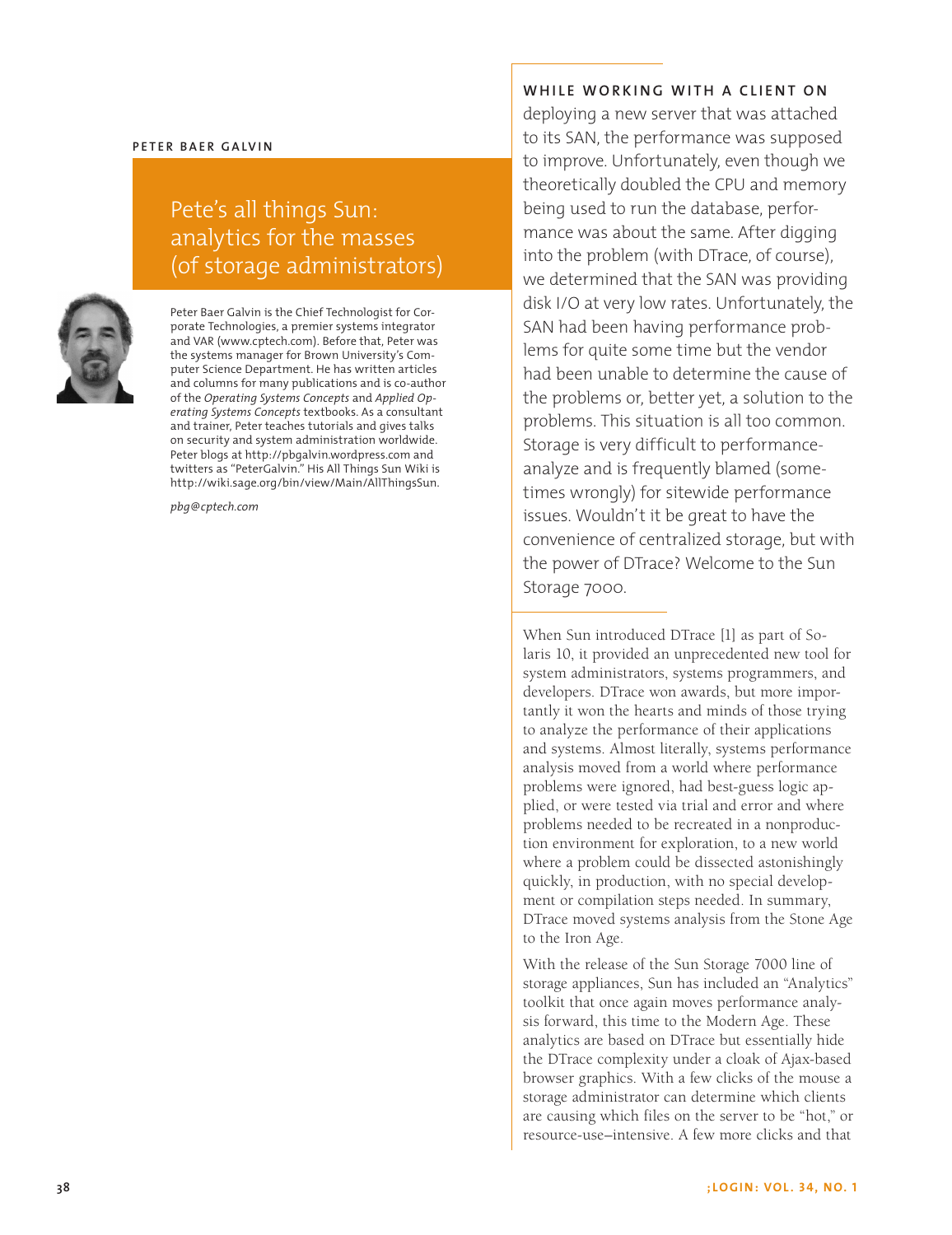administrator can see the latency of each request to the blocks of that file, or how many requests of each protocol are being processed, or how many cache hits a file had. The list is almost endless. In this episode of PATS, I'll explore the Sun Storage 7000 analytics tool, the Modern Age of storage performance analysis.

#### **Overview**

Because the new analytics are based on DTrace, we should start there. The first public unveiling of DTrace was as a paper at the 2004 USENIX Annual Technical Conference. From that auspicious start, DTrace has been the talk of the town. It has been added to other operating systems, including FreeBSD and Mac OS X, and has led to much discussion in the Linux community about adding similar features there. DTrace, along with ZFS and Containers, provides Solaris with a world-class set of capabilities that is causing even some long-term adversaries, including IBM and Dell, to support Solaris on their hardware.

DTrace is a scalpel of a system analysis tool, given its depth and breadth of abilities, but like a scalpel is best used only by surgeons. DTrace has its own programming language, and it started as command-line only. Since then, DTrace has been included in three GUI programming environments. Sun Studio Express [2], the latest version of Sun's IDE, includes project D-Light for DTrace visualization. Also, the NetBeans DTrace GUI Plugin can be installed into the Sun Studio IDE using the NetBeans Plugin Portal for Java debugging [3]. For those using Mac OS X, the free XCode IDE includes the "instruments" feature, which is a DTrace-based GUI [4]. Given their IDE flavor, these tools are mostly useful for developers, but they can be stretched for general-purpose use. Chime [5] is an open-source project that provides a visualization wrapper around DTrace. Although it is a step in the right direction, it is far from being a general-purpose DTrace GUI for system administration use.

This leads us to the Sun Storage 7000, which was announced and started shipping in November 2008 [6]. The 7000 is a line of NAS storage appliances which includes the 7110, 7210, and 7410 products. It was developed by the Fishworks team at Sun as a fully integrated software and hardware (fish) solution. It is Sun's first OpenStorage product, based on commodity hardware and open-source software (OpenSolaris), but it is far more than the sum of its parts. The 7000 line is a full appliance, with no sign of Solaris (or DTrace, or ZFS, for that matter). I won't review the full feature set here, but it includes clustering, phone home support, snapshots, clones, replication, compression, NFS, CIFS, FTP, HTTP, WebDav and iSCSI protocols, and GUI and CLI management interfaces. The 7000 line uses read-oriented and write-oriented SSDs to increase performance, while using SATA and SAS drives for density, power conservation, and cost-effectiveness. All this comes in addition to the analytics, which will be covered in the remainder of this column.

# **Try It, You'll Like It**

There are two great ways to explore the Sun Storage 7000. Sun has a tryand-buy program for many of its products, including some of the 7000 line [7]. Sun pays to ship the system to you, and it will even pay to ship it back if you decide not to keep it. This is a very hassle-free way to be sure the Sun products meet your needs before committing to their purchase. If you prefer instant gratification and want to try out the 7000 appliance software, simply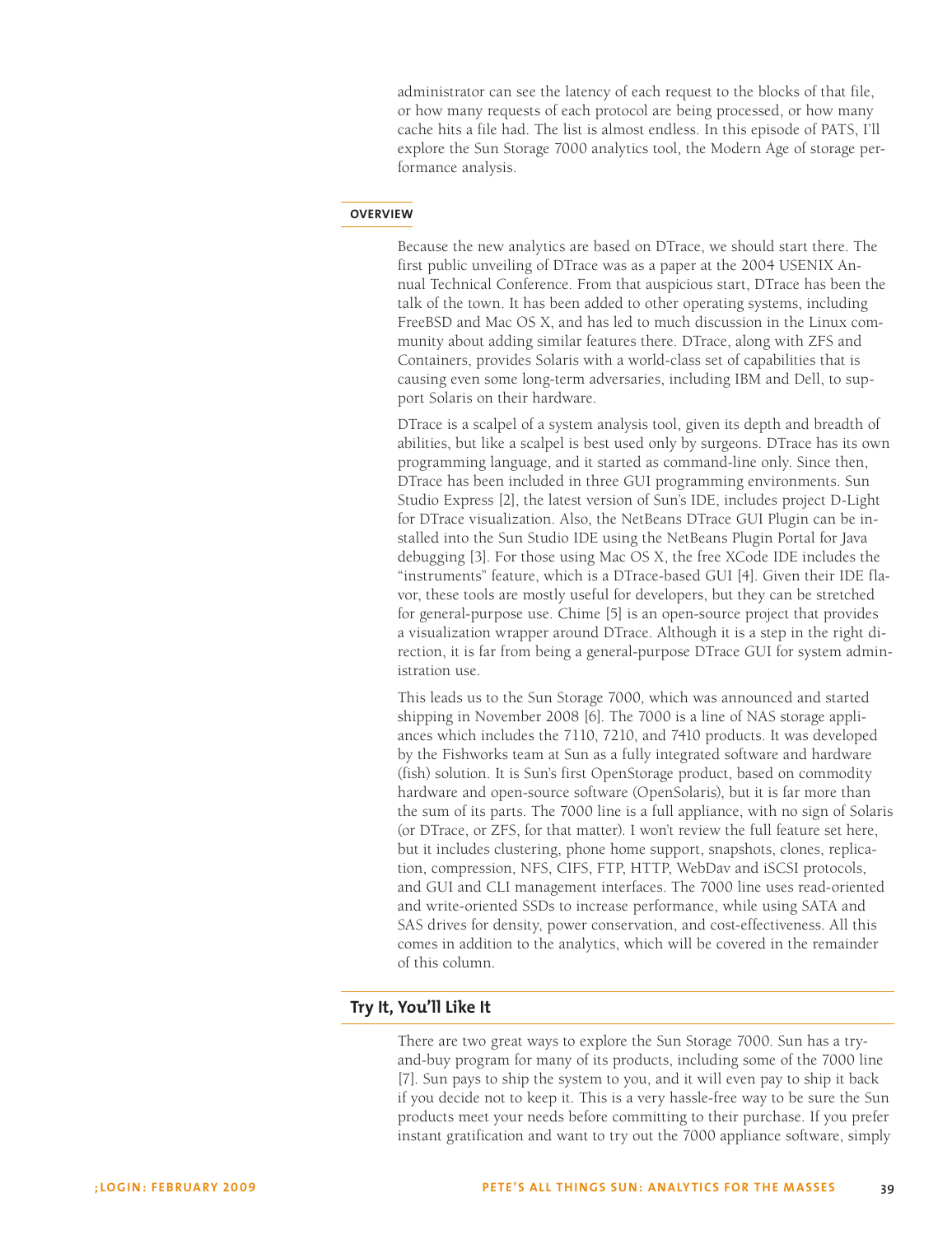download the Sun Unified Storage Simulator, provided by Sun as a VMware image. On Windows or Linux you could use VMware player [8], for free, to run the virtual machine. On Mac OS X there is no free version of VMware Fusion [9], but it does have a trial period. Also, virtualbox, the open-source virtual machine package now owned by Sun, should be able to play VMware images.

For this column I used the simulator, which is a full implementation of the software that runs the 7000 appliance. Although the simulator cannot be used for performance testing (or production storage use), it is as close to the real thing as is needed for evaluation, planning, and experimentation.

# **Analytics**

The analytics component of the Sun Storage 7000 line is feature-rich. Most important, it can provide an astonishing amount of useful information to a storage administrator who is trying to manage and monitor the appliance and the files and blocks stored there. Just like DTrace, the analytics run in real time, and they allow quick progression from hypothesis through data gathering to new hypothesis, data, and conclusions. Unlike DTrace, the analytics component has a very complete and useful graphical interface and visualization engine.

Joerg Moellenkamp has posted a nice blog entry proving a walkthrough of setting up the 7000 software, configuring it to a point that it is ready to be managed by the GUI [10]. After setting up my virtual machine, I configured the virtual disks that are included in that machine to be RAID double parity. NFS service is enabled by default, so nothing was needed there. I then created the userid "pbg" for myself and created a share called "test" owned by "pbg." The share was automatically exported as /export/test. I mounted that share from my Mac and used the analytics to watch the virtual appliance. The GUI is accessed by browsing via https to its IP address at port 215.

For more details on how analytics work, take a look at the presentation put together by members of the Fishworks team that implemented them [11]. All things Fishworks-centric (videos, blogs, white papers, and more) are also available online [12].

Some examples of what Sun Storage 7000 analytics can do should go a long way toward understanding the power and flexibility of the tool. The analytics can show:

- What clients are making CFS requests
- What NFS files are currently being accessed
- How long NFS operations are taking
- What LUNS are being written to
- What files are being accessed from a specific client
- The read/write mix for a specific file by a specific client
- How long writes are taking to a specific file at a specific offset in that file

All of these metrics, and many more, are shown and optionally recorded on a per-second basis. Recorded data can be examined historically for event correlation or trend analysis. Generally, instrumentation is done at a level of abstraction above the implementation, at a level of detail that system administrators care about. The system conveys both the load placed on the appliance and how the appliance is reacting to the load. For example, a problem could be too much load or not enough appliance resources, and the details are available to make that determination. The 7000's analytics allow ad hoc instrumentation, not just precanned or predetermined diagnostics, for site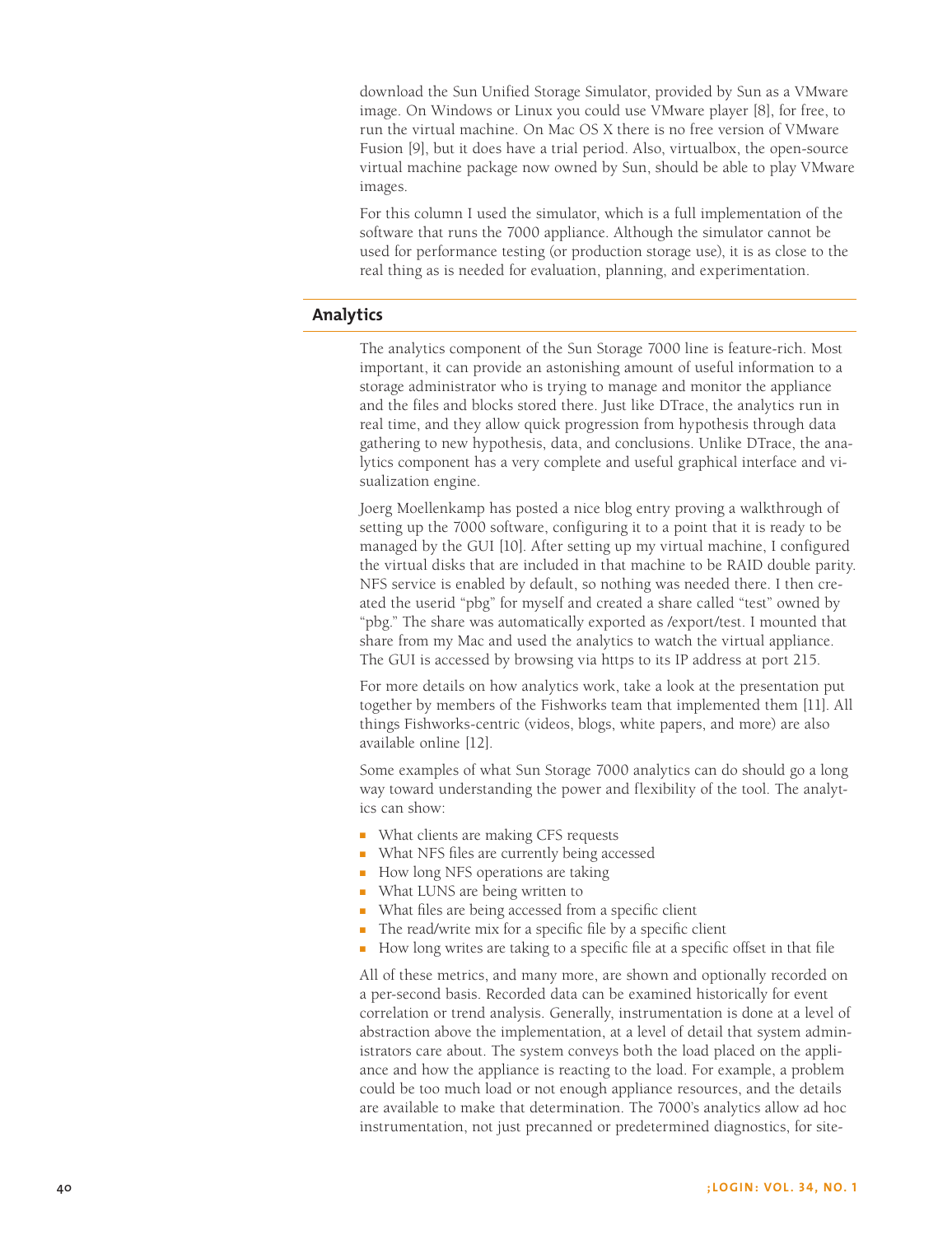specific or problem-specific debugging. The standard UNIX tables-and-numbers diagnostic output is frequently not easy to interpret and slow for the brain to understand, so the GUI manages visualization as a first-class aspect of storage analytics.

Let's have a look at the appliance management screen. The main "Status" screen gives an overview of the entire appliance, including space used and free, protocols enabled, and basic performance metrics (Figure 1). From there, clicking on a metric brings that metric into a "worksheet" on the Analytics page. An administrator may create many worksheets, store them, and switch among them to quickly look at various custom views of the activity of the appliance. This is done by selecting the "Saved Worksheets" subpage from Analytics. Many performance aspects are constantly sampled and made available for archiving, deletion, or adding to a worksheet from the "Datasets" subpage. Further, the administrator may have many open worksheets and can clone a worksheet to make another copy from the current worksheet. There seems to be no limit to the flexibility for viewing various system performance aspects, both current and past.



#### **Figure 1: Sun Sto rage 7000 M ain " Status" S creen**

On a worksheet, the "Add Statistic..." button brings up a menu of "statistics," or system metrics, that can be added and manipulated. These statistics can in turn be broken down into constituent elements. Adding a statistic creates a new panel containing a graph of that statistic updated in real time. Averages and other "breakdown" details (for example, when a specific sample or time is clicked on within the graph) are shown to the left of the graph. Likewise, selecting an item (or multiples via shift-click) in the breakdown table highlights the corresponding data in the graph. For files and devices, a "show hierarchy" option creates a subpanel to visualize the details of that item in a pie chart and with file and device names enumerated. Again, selecting any item in any part of the panel highlights that item in the other parts of the panel. Another type of statistic is a quantified breakdown, displayed as a heat map (color-coded histogram) of the data. This is used for latency and size offsets, where scalar representation does not make sense.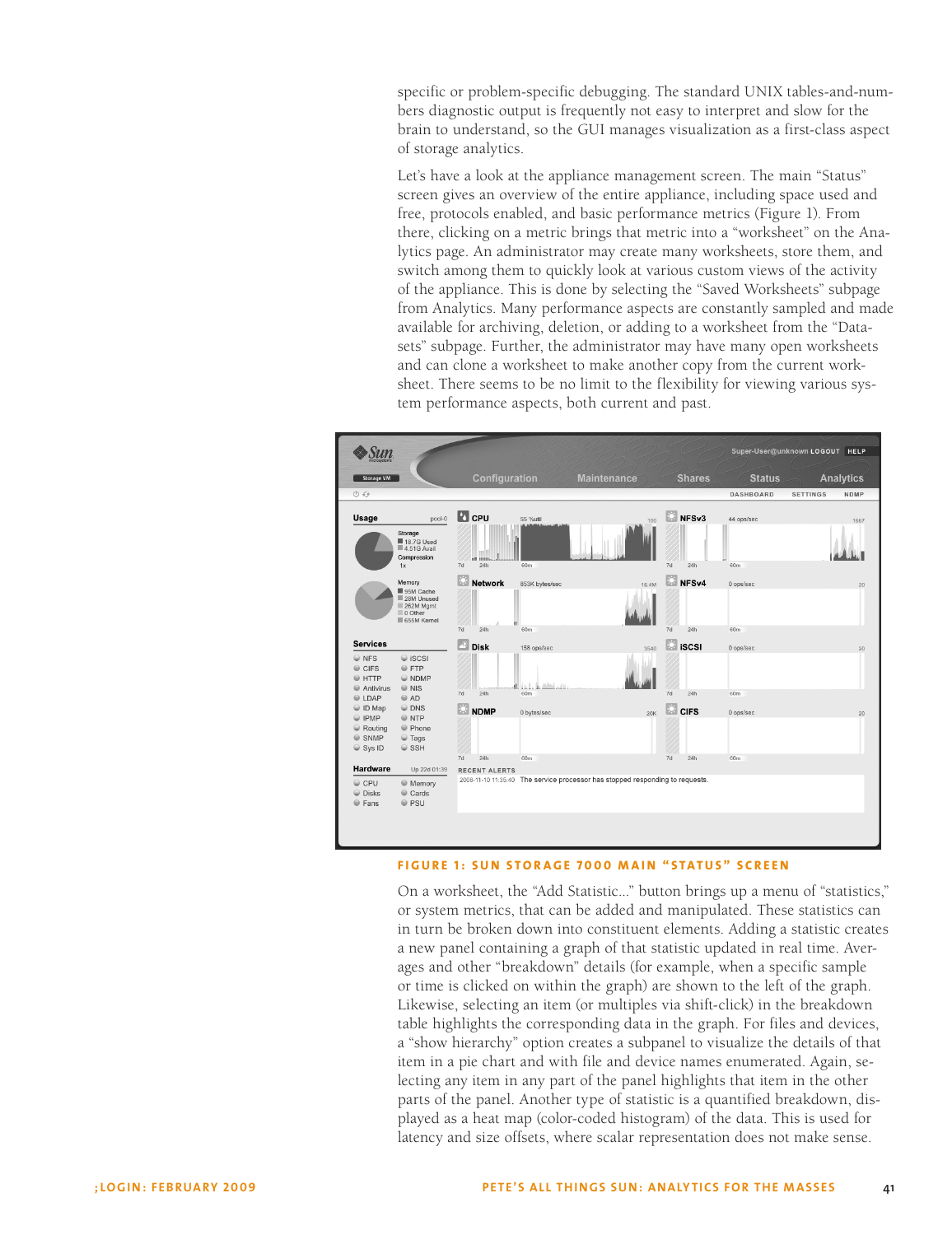Consider data where a value of zero must be distinguished from no data, such as the response time of a request.

It is difficult to describe in words the power of analytics, but the use is intuitive and the power really must be tried to be believed. A screenshot of a few graphs on one worksheet with Analytics is shown in Figure 2. There are many controls to manage a panel. Some of these are time controls. These include moving backward and forward in time, pausing the display (but not the data capture), zooming in and out (showing more or less time in the chart), and going to minute, hour, day, week, and month views of the data. Other controls manage viewing specific data, such as going to the smallest recorded sample or the largest, or directly comparing samples by showing them as line graphs rather than a stacked graph. If there is a specific time of interest in one graph, pressing the "synchronize" icon changes all graphs in the worksheet to show that time and the same time scale and to stay synchronized.



# **FIGURE 2: SCREENSHOT OF GRAPHS ON A WORKSHEET WITH An a ly t ics**

The "drilldown" icon starts from the current graph, allows selection of a specific attribute, and creates a new graph of just that attribute of the current graph. For example, from the "CPU: percent utilization" graph, choosing "drilldown" allows selection of "by user name" or "by application name," among other choices. The drilldown choices are specific to the graph being controlled. For example, in the graph "Disk: I/O operations per second broken down by type of operation," selecting a point in time shows the types and number of each type of operation that occurred at that time. Selecting a type of operation from the list left of the graph and choosing "drilldown" allows creation of a new graph based on that operation type, but further broken down by disk, size, latency, or offset of the operation. Shift-clicking on the drilldown icon highlights every breakdown, creating a "rainbow" differentiating every breakdown on the graph.

The penultimate per-graph control saves the current graph to the Datasets collection. On the Datasets page, each graph has its data being constantly collected. Uninteresting datasets can be deleted to save space and increase performance a bit. Interesting new graphs can be saved as a dataset and the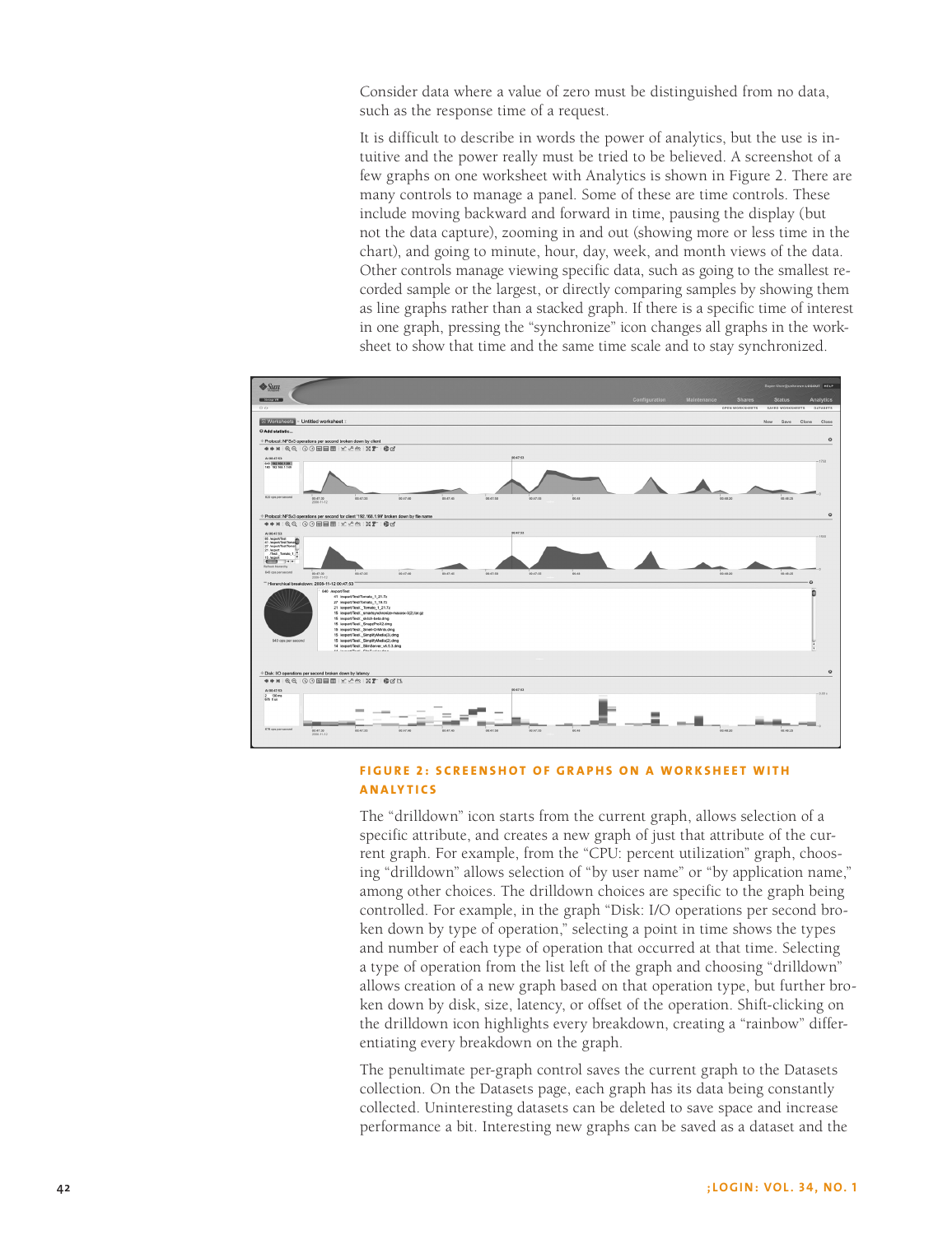pertinent data will then be continually collected for later examination. The last control exports the data shown in the graph to a comma-separated .csv file for importation into a spreadsheet, for example. Even more analytic options are available, and these can be enabled by selecting the "Make available advanced analytics statistics" checkbox on the Configuration->Preferences page.

Overall, the use of the analytics component of the Sun Storage 7000 NAS appliance is amazing, allowing exploration of every aspect of the performance, load, and status of the system. Sometimes the response of the GUI lagged, but the appliance's virtual machine was limited to 1 CPU and 1 GB of memory within VMware Fusion, and I was putting quite a load on the virtual machine to test out the analytics, so I expect that was an aberration. On the whole I'm glad to leave behind the Middle Ages of performance analysis and look forward to the new tools of the modern age (except for the violence inherent in the system).

## **Random Tidbits**

This month I'm adding a new section to my column, called "Random Tidbits." This is a perfect spot for that important command, technique, or news bit that, well, doesn't really fit with the column but is important enough to talk about.

Jeff Victor has written a free and very useful new stat tool, zonestat. Jeff is a Sun employee who spends a lot of time in and around zones, even teaching tutorials about how to build and use them. One aspect of zones that was difficult to grapple with was the performance of the zones. Read Jeff's blog for more details and to download information about this very useful tool [13].

Solaris 10 11/08 (a.k.a. Update 6) shipped in November. The biggest news is a feature that I've been waiting for, for a very long time: ZFS boot / root. ZFS can now be the root file system on both x86 and SPARC systems. With this change comes the power of ZFS (snapshots, clones, replication, checksumming, and practically infinite everything) for the root disk and all system files. It is also very nice to be able to mirror the root disk with one command: zpool attach rpool <rootdiskname> <newmirror diskname>.

My company has started blogging about all things IT strategy. The topics there [14] will run the gamut from servers through storage, technologies, and trends. For example, my colleague Jesse St. Laurent has posted recent entries about HSM without headaches and the role of SSDs in storage. I've posted the slides I use when I teach my Solaris 10 tutorials. We hope you enjoy the blog and look forward to your comments.

A new edition, *Operating System Concepts,* 8th edition, the textbook I coauthor with Avi Silberschatz and Greg Gagne, was published in the fall but I failed to mention it here. It is the best-selling undergraduate textbook on the topic. Have a look if operating systems theory and implementation interest you.

For an interesting real-world example of the use of analytics you should check out a blog entry by Brendan Gregg in which he shows that yelling at disk drives decreases their performance: http://blogs.sun.com/brendan/ entry/unusual\_disk\_latency. This includes the YouTube video http://www. youtube.com/watch?v=tDacjrSCeq4.